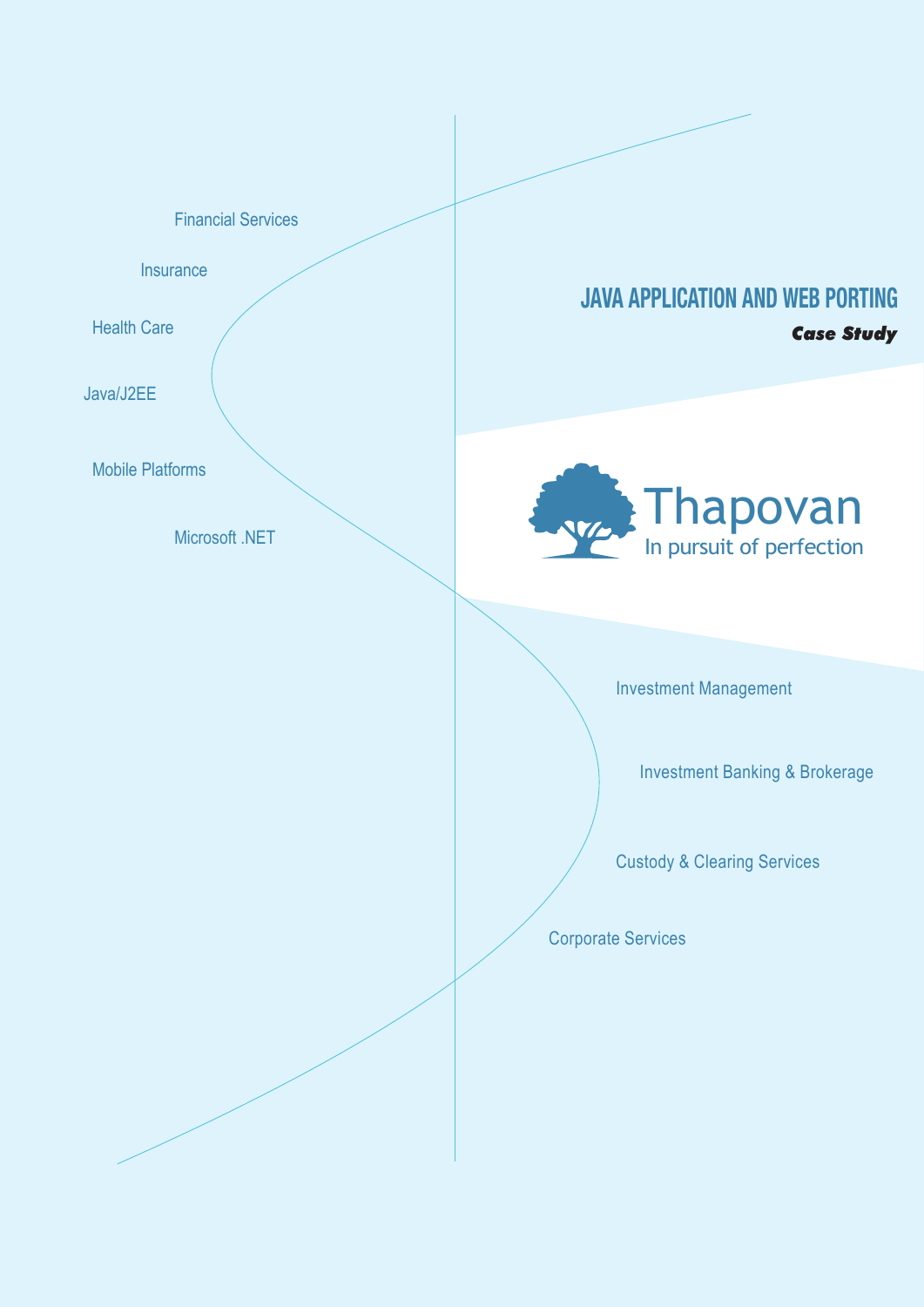*Case Study* **Major Technology Components:**

### The Client

Founded in 1984 the client started as a small private practice serving northern New Jersey and Manhattan. They offer Five Element Acupuncture and The Rolfing Technique of Structural Integration., which are personalized and tailored to suit individuals.

They also have an online venture Air Cleaner Store that sells Austin Air cleaners, a highly effective, reliable and affordable solution to indoor air quality problems.

### The Business Challenge

The association with Thapovan began when the client required:

a) A medical reimbursement software File Mate to be integrated with their own website. The website had a program to register and maintain the clientele data.

 The client was facing issues with the customer data being maintained separately and with having to manually track individual customers in the File Mate program. They wanted a solution to seamlessly integrate the data between the two applications, reduce manual intervention and tracking, thus reducing manual error.

 The goal of the project was to fill in the "Patient and Insured Information" fields of the Health Insurance Claim form (HICF 1500). When the patient completes the form, the patient data would automatically be uploaded to the File Mate - 1500 program with the "Physician and Supplier information" filled in. This File Mate program then printed the forms for claim.

b) Consolidation of two different websites to one website. This was a time sensitive requirement as the service provider was withdrawing support for Jhoomla, on which the websites were hosted.

The Client chose Thapovan for its demonstrated experience in building high-performance applications and for its reliable and trusted partnership. The client was impressed with the turn-around time and solution provided for the File Mate application and entrusted us with the website project as well.

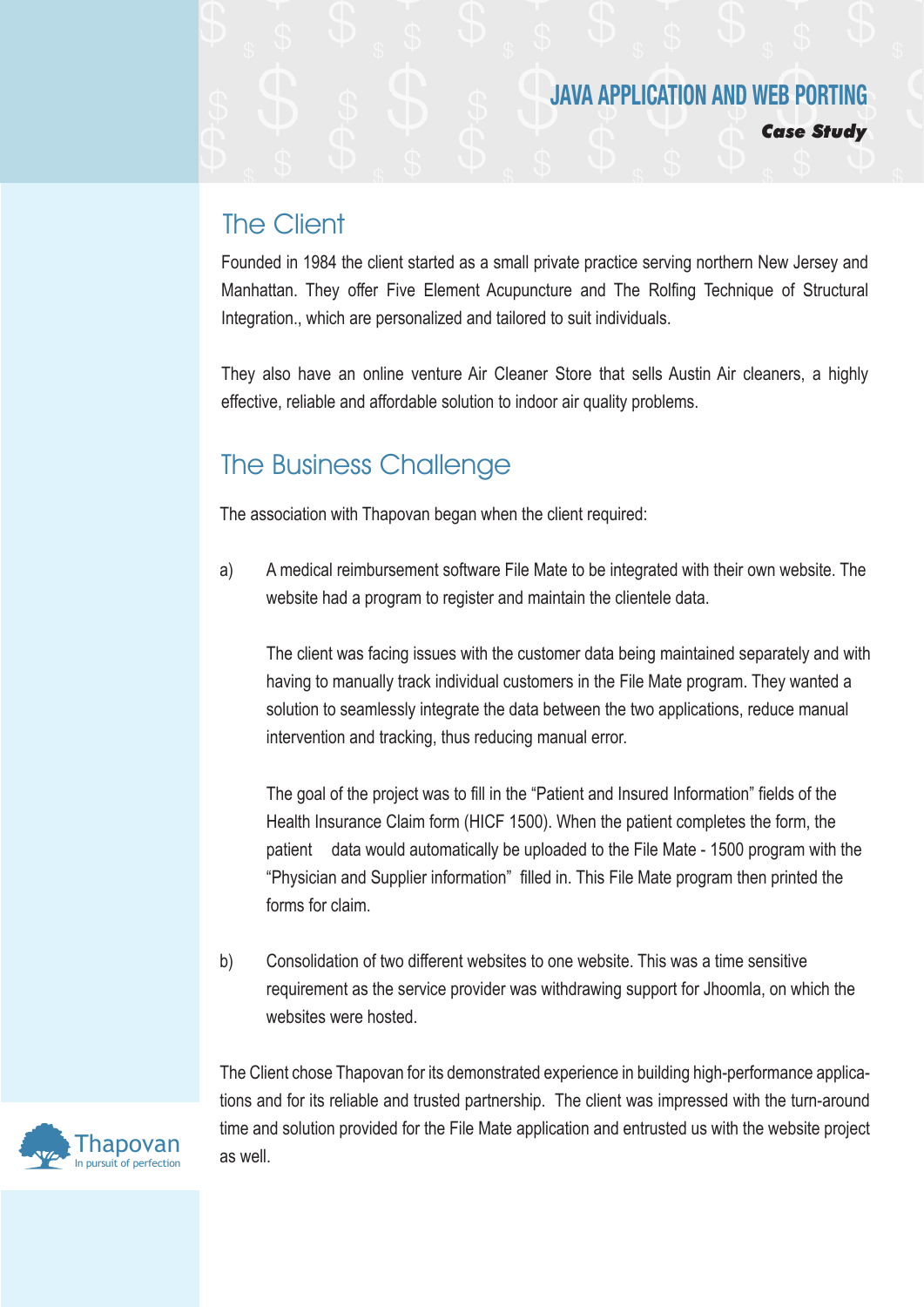# The Engagement

The engagement included the following:

- Research and technical leadership
- Interaction with File Mate technical team
- Design and development of stand alone application for MAC
- Design for porting of website from Jhoomla to Wordpress

# Solution Highlights

For the File Mate project, Thapovan developed a stand alone java application to run in the machine where the FileMate data file was stored. The program, using a secure connection, downloaded the patient data and updated the excel file (the data file used by FileMate).

This design required integration with the File Mate program, which could monitor a local folder and import data files as and when they appeared. Thapovan liaised with File Mate and programmed an executable that imported new data on system startup. An additional interface was provided to the client to schedule the import as and when required.

For the second requirement, the client website was redesigned so that the two websites could be ported and merged using Word Press. Additional features like Digital Product Delivery and mailing facilities were added to the existing website to enable end users order products online.

### **Digital Product Delivery (DPD)**

DPD is an easy to use digital publishing platform for selling and delivering downloadable content. The products have to be created and stored as files on DPD's fast, and reliable servers. The platform allows you to create buttons to sell your products and integrates with other systems like PayPal. When customers buy the products all funds are paid directly to the payment processor and DPD securely delivers the products

#### **Mandrill**

Thapovan used mandrill for sending invoices for the purchases completed in DPD Cart. Mandrill is a scalable and affordable e-mail infrastructure service, with all the marketing-friendly analytics tools that help in tracking activities like mail delivery, failure, and read status.